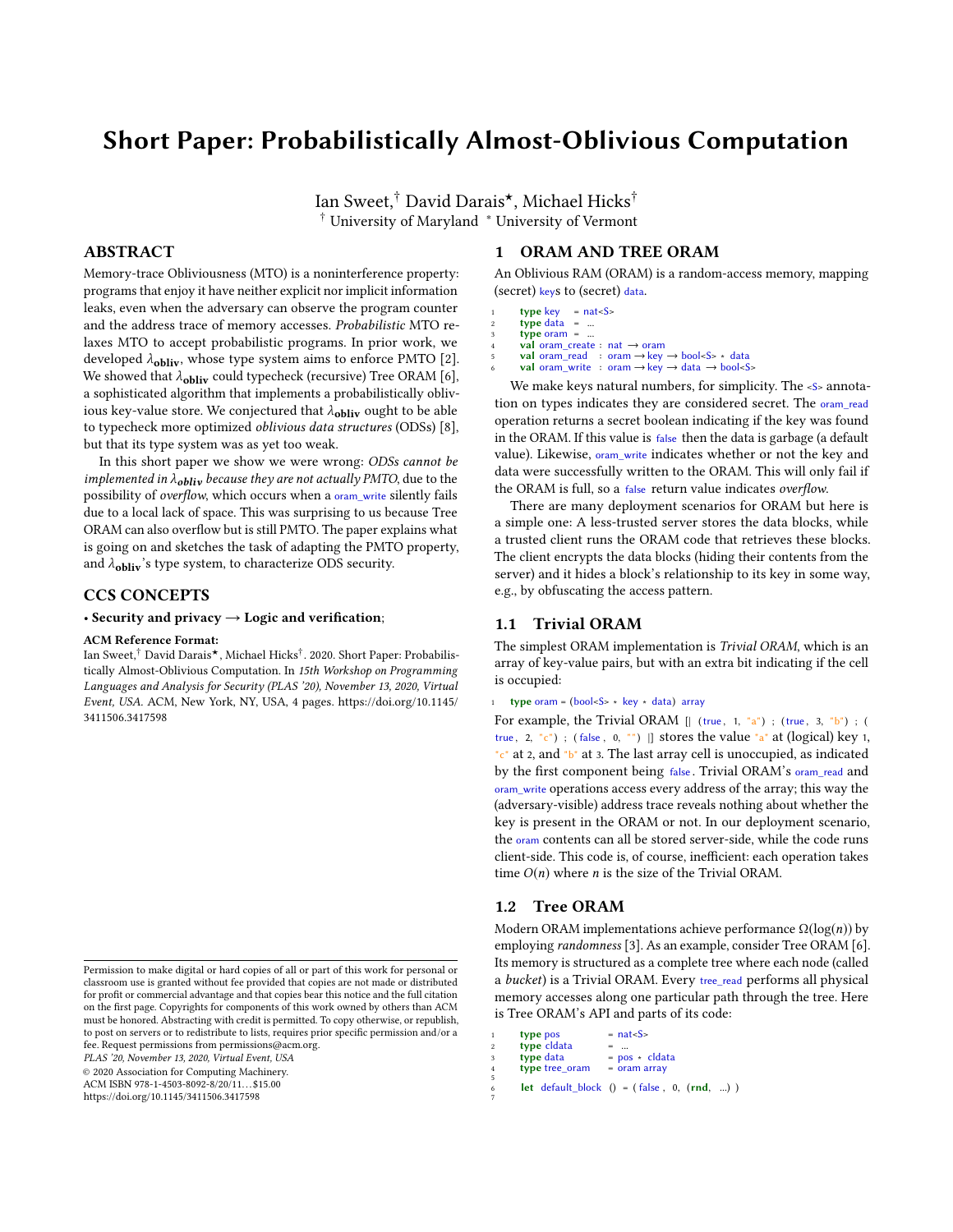```
8 val tree_create : nat \rightarrow nat \rightarrow tree_oram
         let tree create n =array[n](fun \rightarrow array[m](fun \rightarrow default_block () )))
\begin{array}{c} 10 \\ 11 \\ 12 \end{array}12 val tree_read : tree_oram \rightarrow key \rightarrow nat \rightarrow bool<S> \ast data<br>13 let tree_read t k p =
         let tree read t k p14 let len = length(t) in (* len = 2^k k - 1, k > 0 *)<br>15 let depth = log 2 (len + 1) in (* depth = k *)
16 let rec iterate level acc = (* level goes from 0 ... k *)
17 if \text{ level} = depth \text{ then } acc<br>18 else18 else<br>19 le
                let \text{ base } = (2 \cdot * \text{ level}) - 1 \text{ in}20 (* base + (p & base) is node on path p at level *)<br>21 let bucket = t[base + (p & base)] in
                 let bucket = t[base + (p & base)] in
22 let curr = oram_read bucket k in<br>
23 let (occupied, _, _) = curr in
                 let (occupied, \Box, \Box) = curr in
24 let ret = mux occupied then curr else acc in
25 iterate ( level + 1) ret
26 in
           let (occupied, \_, v) = iterate 0 ( default_block () ) in
           (occupied, v)rac{28}{29}30 val tree_write : tree_oram → key → pos → cldata → bool<S>
31 let tree_write t k p v =
32 let overflow_write = oram_write t[0] k (p, v) in
33 let overflow_evict = evict t in
           overflow_write || overflow_evict
```
This API differs from the oram API above in several respects; Tree ORAM can be used to implement full oram, as explained shortly. The type pos is a randomly generated natural number that acts as a position tag. Tree ORAM uses a position tag's binary representation to uniquely determine a path through the tree. The function tree\_create\_n m creates a new Tree ORAM with Trivial ORAM buckets of size m and a number of nodes n (assumed to be  $2^k - 1$  for some  $k > 0$ , ensuring a complete tree). Tree ORAM pairs up the position tag (type pos) of a block with the client data (type cldata) and store both in the underlying bucket. Figure [1](#page-2-0) gives a graphical representation of the Tree ORAM produced by tree\_create 3 2 (on which we build an oblivious stack in Section [2\)](#page-2-1). Here, each Trivial ORAM record is depicted vertically, with occupied bit occupied, key key and data pos,next,data.

The tree\_read t k p function walks the path through the tree specified by the position tag,  $p$ , performing an oram\_read at each node in search of the key k. The mux construct on line 24 is just like an if except that both branches are reduced to values before execution.<sup>[1](#page-1-0)</sup> This ensures obliviousness when the guard is a secret.<sup>[2](#page-1-1)</sup> Consider our deployment scenario: While the untrusted server does not know which block is returned, it does learn its position tag, based on the path taken; this is why the type of tree\_read's third argument is nat, not (secret-labeled) pos. We return to this point in the next section.

The tree\_write t  $k$  p v simply writes the key, position tag, and value provided to the root node of the tree:  $\sigma$ <sub>ram\_write</sub> t[0] k (p, v). Afterwards, a procedure called evict is invoked to randomly "push" blocks down in the tree. The results in this paper hold for a variety of eviction procedures; here is a simple one: evict randomly chooses a block and pushes it down either left or right, depending on the position tag in that block (indeed, evict is the only reason that blocks include a position tag); evict also pushes a dummy block in the opposite direction. In this way, blocks are always stored along the appropriate path, but the adversary cannot tell which path that is from observing the memory trace.

We can implement a full oram as a pair  $(o,m)$  where  $o$  is a tree\_oram and  $m$  is a *position map*, which maps keys to position tags. Because the position map is the same size as the Tree ORAM, the position map imposes an  $O(n)$  space overhead, which in our deployment scenario is borne by the client. In particular, the Tree ORAM-based oram read (o,m) k operation first looks up m[k] to retrieve tag p for k from the position map m; then it calls tree\_read  $\circ$  k p to retrieve the value from the (server-side) Tree ORAM. An oram\_write (o,p) k v generates a random position tag  $p$ , updates  $m[k] = p$ , and then calls tree\_write o k p v. In fact, oram\_read follows the call to tree\_read with a call to tree write, to put the value back in the ORAM at a fresh location. (oram\_write may call tree\_read before calling tree\_write, to match the address trace of oram read.) While the adversary can see the tag passed to tree read, nothing is gleaned from it because it is never reused.

To reduce the client-side space cost of using Tree-based ORAM to a small constant, we can actually recursively store the position map across a sequence of  $O(log(b))$  Tree ORAMs, where b is the number of bits in a pos.

#### 1.3 Probabilistic Memory Trace Obliviousness

Both Trivial and Tree ORAM enjoy Probabilistic Memory Trace Obliviousness (PMTO) [\[2\]](#page-3-0): for both, the distribution of adversaryvisible events is independent of any secrets (the keys and values) they manipulate.

The type system of  $\lambda_{\bf obliv}$  ensures that programs are PMTO by enforcing the invariant that random numbers revealed to the adversary are always uniformly distributed, conditioned on previously revealed random numbers. A random number is generated via the rnd expression, and is initially invisible to the adversary (like a nat<S >). The random number may be revealed to the potential adversary (i.e., made "public") at most once, enforced by the type system using affine types [\[4\]](#page-3-5). To add needed flexibility, a random number may also be coerced to a (normal)  $_{nat < S>}$  number, which may be freely copied, but not revealed. To prevent such derived secret numbers from being used to perturb the uniformity of distributions of random numbers that have or will be revealed, the type system uses a feature called probability regions. The snippet below shows an example of a perturbation and how probability regions prevent it.

```
1 let sx, sy = flip, flip in<br>2 let sk = mux(castS(sx)), sx,
```

```
let sk = mux(castS(sx), sx, sy) in (* sk is non-uniform *)
```

```
\frac{1}{3} let \frac{1}{3} = mux(s, sk, flip) in
4 ...
```
In this example, s is a secret we wish to protect. The flip construct is exactly like rnd except that it produces a random boolean. Two random booleans, sx and sy, are created on line 1. On line 2, we use castS to coerce sx, which is of type flip into a bool<S>, so we can multiplex on it. Doing so will bind sk to either sx or sy depending on the value of sx. As such, sk is not uniformly distributed (it is more likely true than false). On line 3, we choose to bind sz to sk if s is true and a fresh, uniformly distributed boolean otherwise. If we were to reveal sz, the adversary could infer information about s; i.e., observing true means s is more likely to be true as well.

Probability regions in  $\lambda_{\text{obliv}}$  render a mux like the one that appears on line 2 as type-incorrect. On line 1, sx will be assigned some probability region  $\rho_1$ . Probability regions form a join semilattice

<span id="page-1-1"></span><span id="page-1-0"></span><sup>&</sup>lt;sup>1</sup>In Darais et al. [\[2\]](#page-3-0),  $\lambda_{\text{obliv}}$  includes a two-component **mux** which produces an in-<br>order tuple of both branches if the guard is true, swapping them otherwise. The oneorder tuple of both branches if the guard is true, swapping them otherwise. The onecomponent mux in this paper may be encoded by only binding the first component of the result of the two-component mux: let  $(x, )$  = mux $(g, t, e)$  in <sup>2</sup>For example, the following is unsafe: if secret then  $(a [0]; 0)$  else 0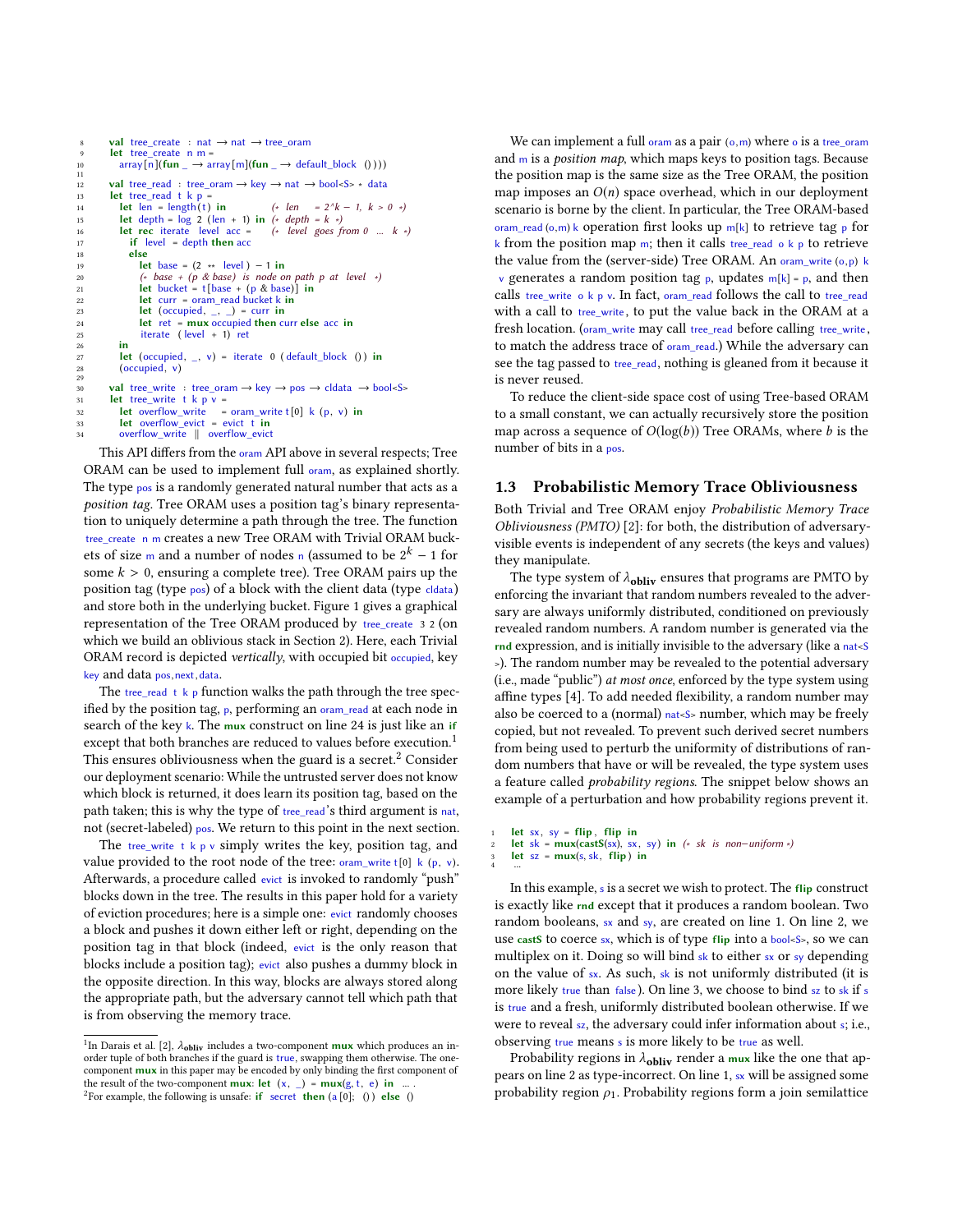which aligns with probabilistic (in)dependnce according to an ordering ⊏. On line 2, the type rule for mux checks that the region of the guard  $\rho_1$  is strictly less than both of the arguments, meaning that they do not depend on it, probabilistically. In this case, since the left branch is sx, we require  $\rho_1 \nightharpoonup \rho_1$  which does not hold. As such,  $\lambda_{\text{obliv}}$  will reject this program as unsafe. For all the juicy details of the  $\lambda_{\text{obliv}}$  type system and how it enforces the uniformity invariant, see Darais et al. [\[2\]](#page-3-0).

The PMTO property holds for Trivial and Tree ORAM despite overflow. If a bucket fills up, a write to that bucket will have no effect, and a subsequent lookup will return the wrong answer. While undesirable, overflow is not observable by the adversary, and so PMTO of oram is not threatened. However, PMTO is compromised by overflow in oblivious data structures, as we describe next.

#### <span id="page-2-1"></span>2 OBLIVIOUS DATA STRUCTURES

What if we wanted to implement an oblivious version of a data structure like a stack? For such a data structure, the visible address trace should reveal nothing about the data structure's contents nor anything about the operations being performed on it (e.g., which ones are pops vs. pushes). An easy way to do this is to store the structure's data in an oram, like a Tree ORAM, with a little meta-data stored client-side, e.g., the head key of the stack. To hide pushes vs. pops, one can (with a little effort) write the code to always perform the same sequence of ORAM operations, e.g., an oram\_read always followed by an oram write.

## 2.1 Tree ORAM-based Oblivious Data **Structures**

While using a full oram can work, it is space-inefficient: an oram of size *n* requires a position map of size *n*, even if the stack contains only a few elements. Wang et al. [\[8\]](#page-3-2) proposed a clever way to reduce this overhead: Use a tree\_oram, but replace the full ORAM's complete (size  $n$ ) position map with one based on the data structure's API. We will generically refer to [Wang et al.'](#page-3-2)s construction as an oblivious data structure (ODS). For oblivious stacks, we have:

```
type cldata = \mathbf{rnd} * \text{string} < S24 type 32 type ostack = key ref * rnd ref * tree_oram
 3
      val empty : nat \rightarrow nat \rightarrow ostack
      let empty n m = (ref 0, ref rnd, tree_c, create n m)6
      val stackop : ostack \rightarrow bool<S> \rightarrow string <S> \rightarrow string <S>
      let stackop (head_key, head_pos, stack) ispush v =let hk = !head key in
10 let hp = !head\_pos in
11 if ispush then<br>12 (* Dummy rec
12 (∗ Dummy read *)<br>13 let = tree read
           let = tree_read stack 0 (castS rnd) in
14 let fresh = rnd in
15 let _ = tree_write stack hk (castS fresh ) (hp, v) in
16 let \overline{0} = head_key := hk + 1 in
           let () = head_pos := fresh in
\frac{18}{19}19 else
20 let (\_, (\_, (next, v))) = tree\_read stack (hk - 1) (castP hp) in<br>
21 (* Dummy write *)
21 (* Dummy write *)<br>22 let = tree write
                = tree_write 0 (castS rnd) (rnd, "") in
23 let () = head_key := hk - 1 in<br>
24 let () = head pos := next in
           let () = head_pos := next in
25 v
```
An oblivious stack is a triple of a key, a (rnd) position tag, and a Tree ORAM. The first two components form a size-1 position map which points to the head of the stack (the only element a client

<span id="page-2-0"></span>

Figure 1: Visualizing an OStack after a push of "a" and then two possible outcomes (either blue or red) of a push of "b".

can access via the stack API); the head's key corresponds to the length of the stack (so it starts as 0). The position maps of the nonhead stack elements are stored in the stack itself. In particular, type cldata contains the client's data in its second component, and the rnd component of the next element's position map in the first; the key is the current element's key, minus one. stackop takes a stack, a secret boolean indicating either push or pop (ispush), and some client data. If the operation is a push (ispush = true), stackop creates a new cldata object containing the pushed data and the current head's rnd tag  $((hp,v)$  on line 15). It then calls tree\_write with a fresh position tag and new key to add the new object to the tree\_oram; the new key is the old head's key plus one. Finally, it updates the current head to contain the new key and tag. If the operation is a pop, stackop looks up the head and returns the client data but also the pointer to the next element in the stack (next on line 20), which becomes the new head. The implementation of stackop ignores the overflow bit returned by tree\_write . Doing so matches the behavior described by Wang et al. [\[8\]](#page-3-2), which (we assume) aims to make an overflow adversaryinvisible, thereby preserving PMTO. As we show in this section, ignoring overflow actually does the opposite, i.e., it compromises PMTO. The stackop code uses an if expression for clarity. Since the ispush variable is considered secret, a real implementation would need to mux instead. See Darais et al. [\[2\]](#page-3-0) for a full description of stackop (including the version that uses mux), and pseudocode.

Figure [1](#page-2-0) shows the configuration of an ODS stack after two pushes. The pair head key,head pos are the pointer to the head of the stack (we depict the position tag as either 1 or 0 since the figure considers two possible executions for the second push; see below). Each block in the Tree ORAM has the usual fields: the occupied bit occupied, the key key, position tag pos, and client data cldata. The first push generates a fresh position tag, which happens to be 0. We add the block (true, head\_key, 0, (head\_pos, "a")) = (true, 0, 0,  $(\perp, \perp, \perp, \perp)$ ) to the Tree  $ORAM<sup>3</sup>$  $ORAM<sup>3</sup>$  $ORAM<sup>3</sup>$  and it is evicted left because its tag is  $0$ . The head\_key is incremented, and head\_pos is updated to 0. An identical procedure describes the second push, but in Figure [1](#page-2-0) we instead show both possible outcomes for the fresh, random position tag, p. Blue indicates the outcome  $p = 0$  and red indicates  $p = 1$ . We add the block (true, head\_key + 1, p, (head\_pos, "b")) = (true, 1, p,  $(0, "b")$ ).

<span id="page-2-2"></span> $3$ Here,  $\perp$  represents a garbage next pointer, since there is no next element.